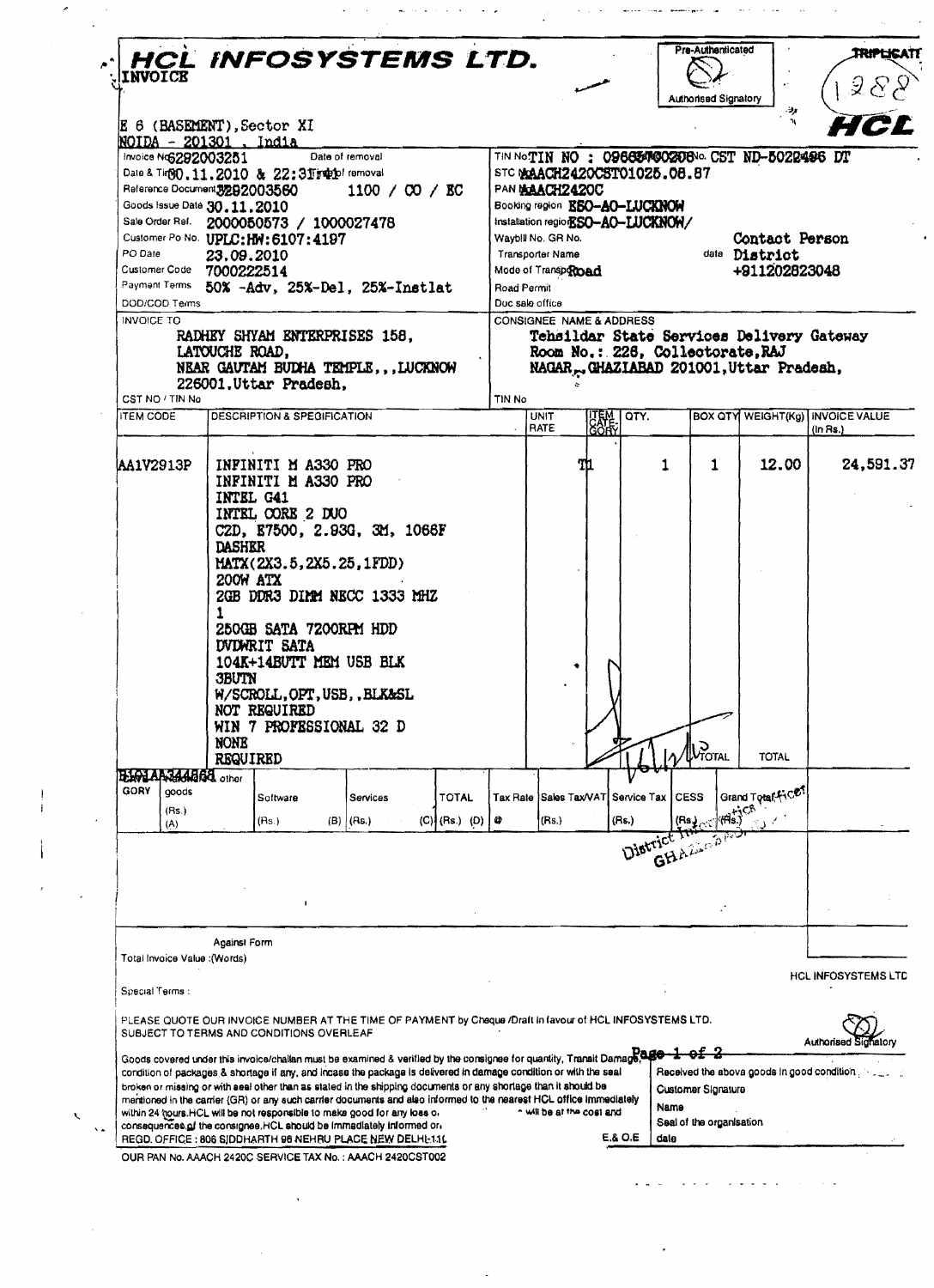|                                                                                                                                                                                                      |                                 |                                                                | <b>HCL INFOSYSTEMS LTD.</b>                                                                                                      |                                                                                                                                                                                             |                       |                      | Pre-Authenticated                             | <b>TRIPLICAT</b><br>ى                              |  |
|------------------------------------------------------------------------------------------------------------------------------------------------------------------------------------------------------|---------------------------------|----------------------------------------------------------------|----------------------------------------------------------------------------------------------------------------------------------|---------------------------------------------------------------------------------------------------------------------------------------------------------------------------------------------|-----------------------|----------------------|-----------------------------------------------|----------------------------------------------------|--|
| E 6 (BASEMENT), Sector XI                                                                                                                                                                            |                                 |                                                                |                                                                                                                                  |                                                                                                                                                                                             |                       | Authorised Signatory |                                               | HCL                                                |  |
| NOIDA - 201301 . India<br>Invoice No6292003251                                                                                                                                                       |                                 | Date of removal<br>Date & Tir80.11.2010 & 22:31 report removal |                                                                                                                                  | STC MAACH2420CST01025.06.87                                                                                                                                                                 |                       |                      | TIN NOTIN NO: 0966576020810 CST ND-5022496 DT |                                                    |  |
| Reference Document 3292003560<br>Goods Issue Date 30.11.2010                                                                                                                                         |                                 |                                                                | 1100 / $\infty$ / EC                                                                                                             | PAN MAACH2420C<br>Booking region ESO-AO-LUCKNOW                                                                                                                                             |                       |                      |                                               |                                                    |  |
| Sale Order Ref. 2000050573 / 1000027478<br>Customer Po No. UPLC: HW: 6107:4197<br>PO Date<br>23.09.2010<br>Customer Code 7000222514<br>Payment Terms 50% -Adv, 25%-Del, 25%-Instlat<br>DOD/COD Terms |                                 |                                                                |                                                                                                                                  | Installation regiorESO-AO-LUCKNOW/<br>Waybill No. GR No.<br>Contact Person<br>Transporter Name<br>date District<br>Mode of Transporto ad<br>+911202823048<br>Road Permit<br>Doc sale office |                       |                      |                                               |                                                    |  |
|                                                                                                                                                                                                      |                                 |                                                                |                                                                                                                                  |                                                                                                                                                                                             |                       |                      |                                               |                                                    |  |
| CST NO / TIN No<br><b>ITEM CODE</b>                                                                                                                                                                  |                                 | <b>DESCRIPTION &amp; SPECIFICATION</b>                         |                                                                                                                                  | TIN No<br><b>UNIT</b><br><b>RATE</b>                                                                                                                                                        | l aty.<br><b>CANE</b> |                      |                                               | <b>BOX OTY WEIGHT(Kg) INVOICE VALUE</b>            |  |
| BG000464                                                                                                                                                                                             |                                 | 47CM (18.5) HCL WIDE LCD                                       |                                                                                                                                  |                                                                                                                                                                                             | T1                    | 1<br>1               | 5.70                                          | $(In$ Rs. $)$                                      |  |
| <b>BH000706</b>                                                                                                                                                                                      | W/SPKR BLK TOO                  | SAMSUNG MFP SCX-3201 AIO                                       |                                                                                                                                  |                                                                                                                                                                                             | TП                    | 1<br>1               | 9.00                                          | 7,899.21                                           |  |
| <b>DB000732</b>                                                                                                                                                                                      | WITH 5YR WAR<br>BAT. BACKUP 5YR | 1 KVA OFFLINE LI UPS30MIN                                      |                                                                                                                                  |                                                                                                                                                                                             | T1                    | $\mathbf{2}$<br>1    | 22.00                                         | 8,200.00                                           |  |
|                                                                                                                                                                                                      |                                 |                                                                | Declaration: In respect of goods covered under this invoice, no<br>credit of additional duty of customs levied under Sub-Section |                                                                                                                                                                                             |                       |                      |                                               |                                                    |  |
| admissible.                                                                                                                                                                                          |                                 |                                                                | (5) of section 3 of the Custom Tarrif Act.1975 shall be<br>$\sim$ 1                                                              |                                                                                                                                                                                             | ٠                     | 5                    | 48.70                                         |                                                    |  |
| CATE-<br>GORY<br>goods                                                                                                                                                                               | Hardware & other                |                                                                |                                                                                                                                  |                                                                                                                                                                                             |                       | <b>TOTAL</b>         | <b>TOTAL</b>                                  |                                                    |  |
| (Rs.)<br>(A)                                                                                                                                                                                         | (Rs.)                           | Software<br>(B)   (Rs.)                                        | Services<br>TOTAL<br>$(C)$ (Rs.) (D)                                                                                             | Tax Rate Sales Tax/VAT Service Tax CESS<br>٥<br>(Rs.)                                                                                                                                       | (Hs.)                 | (Rs.)                | Grand Total<br>(Rs.)                          |                                                    |  |
| 40503.87<br>Addl VAT                                                                                                                                                                                 | 0.00<br>0.00                    | 0.00<br>0.00                                                   | 40503.87<br>0.00                                                                                                                 | 1620.16<br>4.00<br>1.00<br>405.03                                                                                                                                                           | 0.00<br>0.00          | 0.00<br>0.00         | 42124.03<br>405.03                            | 2,044.00                                           |  |
| 0.00                                                                                                                                                                                                 | 0.00                            | 166.71                                                         | 186.71                                                                                                                           | 10.30<br>0.00                                                                                                                                                                               | 18.67                 | 0.56                 | 205.94                                        |                                                    |  |
|                                                                                                                                                                                                      | Against Form                    |                                                                | Total invoice Value :(Word Orty Two Thousand Seven Hundred Thirty Five Rupees                                                    |                                                                                                                                                                                             |                       |                      |                                               |                                                    |  |
| Special Terms                                                                                                                                                                                        | Only                            |                                                                | PLEASE QUOTE OUR INVOICE NUMBER AT THE TIME OF PAYMENT by Chaque /Draft in favour of HCL INFOSYSTEMS LTD.                        |                                                                                                                                                                                             |                       |                      |                                               | 42,735.00<br>(Rounded-Off)<br>HCL INFOSYSTEMS LTD. |  |
|                                                                                                                                                                                                      |                                 | SUBJECT TO TERMS AND CONDITIONS OVERLEAF                       | Goods covered under this invoice/challan must be examined & verified by the consignee for quantity, Transit Damage, 2 of 2       |                                                                                                                                                                                             |                       |                      |                                               | <b>Bignatory</b>                                   |  |

 $\sim$ 

 $\alpha_{\rm{eff}}$